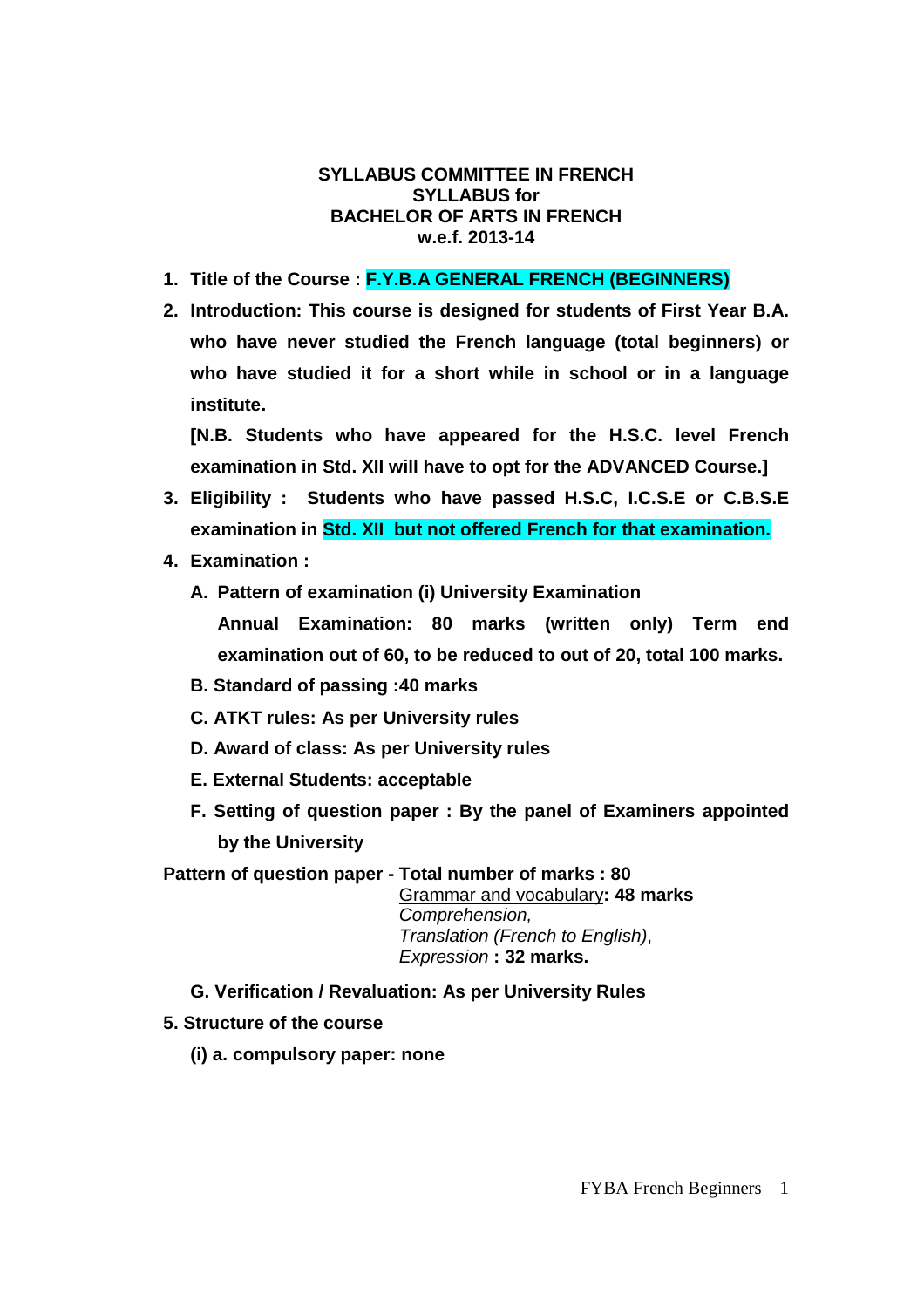## **b. optional paper: G 1 is an optional paper by nature**

# **FYBA French (Beginners) G1**

| Term I             |                                             |
|--------------------|---------------------------------------------|
|                    | Term End examination: Total marks: 60 marks |
| G <sub>1</sub>     | Written exam:50 marks                       |
| (Beginners)        | Oral Exam: 10 marks                         |
| <b>Term II</b>     |                                             |
| G 1<br>(Beginners) | Written exam: 80 marks                      |

- **(ii) Medium of instructions: French and English**
- **6. Equivalence subject / paper and transitory provision: Not applicable**
- **7. University terms: As per University rules**
- **8. Subject-wise detailed syllabus : Nouvel en Échanges**
- **1 st Term: Lessons 0 to 3**

# **Grammar**:

- 1) Nouns
- 2)Indefinite articles
- 3) Definite articles
- 4) Prepositions
- 5) Negation
- 6) Interrogatives
- 7) Irregular verbs (Present tense) : être
- 8) Regular verbs (Present tense): -er
- 9) Expressions : c'est, ce sont, il y a.
- 10) Imperative mood
- 11) Contracted Articles

# **Vocabulary:**

- $L$ esson  $\Omega$
- 1) Alphabet
- 2) Geography of France
- 3) Days
- 4) Months
- 5) Colours
- 6) Numbers 0 to 100 (Ordinal, cardinal)
- 7) Parts of the face and body

8) Clothes

- 9) Fruits and vegetables
- 10) Festivals

Lessons 1, 2, 3